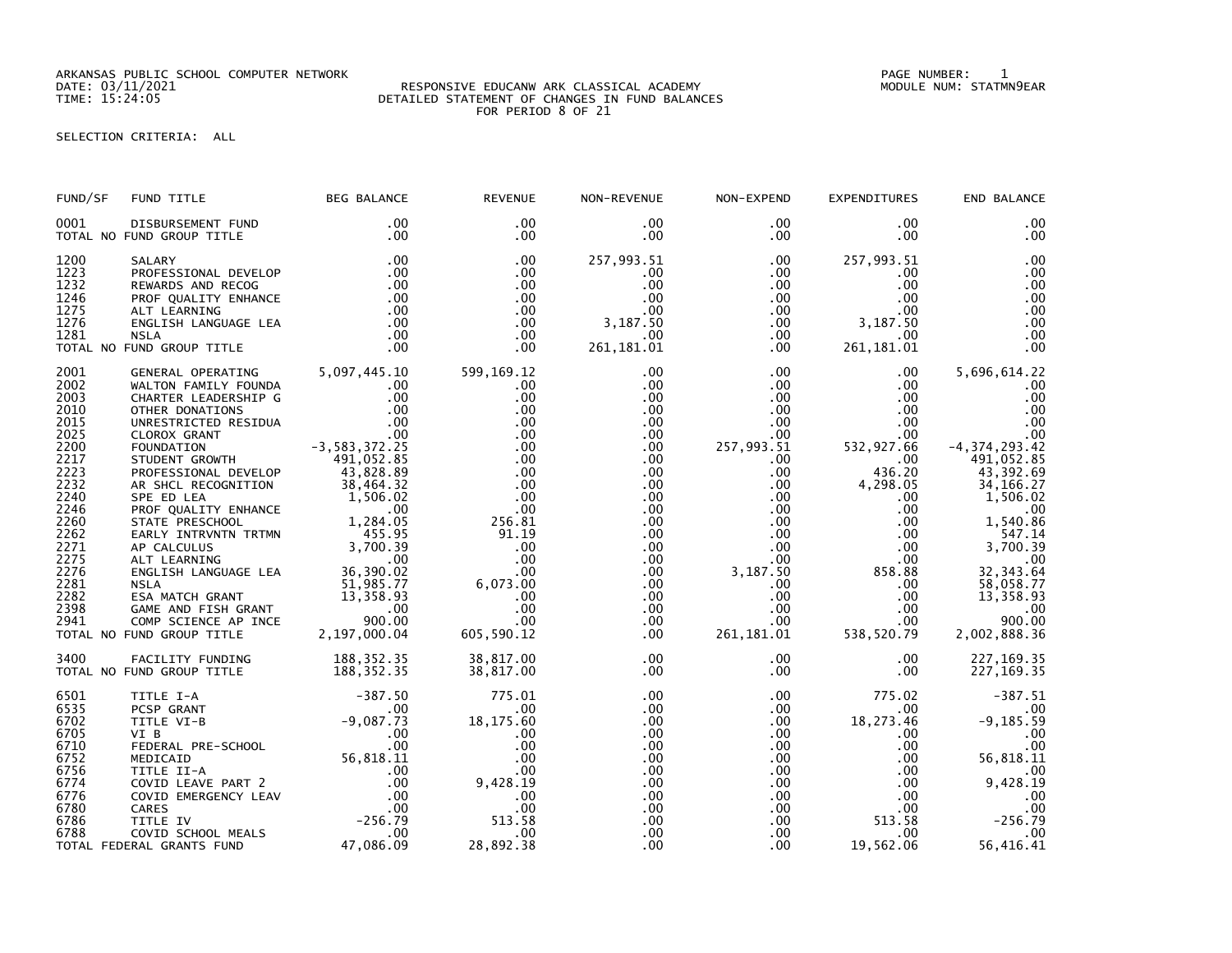ARKANSAS PUBLIC SCHOOL COMPUTER NETWORK PAGE NUMBER: 2

## DATE: 03/11/2021 RESPONSIVE EDUCANW ARK CLASSICAL ACADEMY MODULE NUM: STATMN9EAR TIME: 15:24:05 DETAILED STATEMENT OF CHANGES IN FUND BALANCES FOR PERIOD 8 OF 21

## SELECTION CRITERIA: ALL

| FUND/SF      | FUND TITLE           | <b>BEG BALANCE</b> | <b>REVENUE</b> | NON-REVENUE | NON-EXPEND | EXPENDITURES | END BALANCE   |
|--------------|----------------------|--------------------|----------------|-------------|------------|--------------|---------------|
| 7001         | ATHLETIC CROSS COUNT | $-83.96$           | .00            | .00         | .00        | .00          | $-83.96$      |
| 7002         | ATHLETIC BASKETBALL  | 1,299.97           | .00            | .00         | .00        | 64.53        | 1,235.44      |
| 7003         | ATHLETIC VOLLEYBALL  | 1,337.83           | .00            | .00         | .00        | .00          | 1,337.83      |
| 7004         | ATHLETIC TENNIS      | .00                | .00            | .00         | .00        | .00          | .00           |
| 7005         | ATHLETIC GOLF        | 1,289.42           | .00            | .00         | .00        | .00          | 1,289.42      |
| 7006         | ATHLETIC TRACK       | 75.00              | .00            | .00         | .00        | .00          | 75.00         |
| 7007         | CHEER/DANCE          | 131.07             | .00            | .00         | .00        | .00          | 131.07        |
| 7008         | GENERAL ATHLETICS    | 1,186.94           | .00            | .00         | .00        | .00          | 1,186.94      |
| 7009         | GATE FEES ATHLETICS  | 44.23              | 936.80         | .00         | .00        | 912.00       | 69.03         |
| 7010         | AFTERSCHOOL PROGRAM  | $-21, 211.87$      | 5,651.80       | .00         | .00        | 6,694.21     | $-22, 254.28$ |
| 7011         | UNIFORM ASSISTANCE   | 3,974.87           | .00            | .00         | .00        | .00          | 3,974.87      |
| 7012         | <b>HEALTH</b>        | 5,360.50           | .00            | .00         | .00        | .00          | 5,360.50      |
| 7013         | WEIGHTLIFTING/PE     | 448.21             | .00            | .00         | .00.       | .00          | 448.21        |
| 7014         | LACROSSE             | 1,379.15           | .00            | .00         | .00        | .00          | 1,379.15      |
| 7015         | E-SPORTS             | .00                | .00            | .00         | .00        | .00          | .00           |
| 7016         | RUNNING CLUB         | 813.80             | .00            | .00         | .00        | .00          | 813.80        |
| 7018         | GIRLS BASKETBALL     | 334.00             | .00            | .00         | .00        | .00          | 334.00        |
| 7019         | HS CHOIR             | 26.86              | .00            | .00         | .00        | 65.00        | $-38.14$      |
| 7020         | <b>MUSIC</b>         | 1,137.57           | .00            | .00         | .00        | .00          | 1,137.57      |
| 7021         | <b>THEATRE</b>       | 1,324.57           | .00            | .00         | .00        | .00          | 1,324.57      |
| 7022         |                      | 2,708.88           | .00            | .00         |            | .00          |               |
|              | <b>ROBOTICS</b>      | 1,027.36           | .00            |             | .00        |              | 2,708.88      |
| 7023<br>7024 | STUDENT COUNCIL      |                    |                | .00         | .00        | .00          | 1,027.36      |
|              | JR STUDENT COUNCIL   | 1,754.31           | .00            | .00         | .00        | .00          | 1,754.31      |
| 7027         | FINE ARTS            | 423.49             | .00            | .00         | .00.       | 58.81        | 364.68        |
| 7030         | <b>YEARBOOK</b>      | 437.54             | .00            | .00         | .00        | .00          | 437.54        |
| 7032         | <b>PROM</b>          | 2,331.22           | .00            | .00         | .00        | .00          | 2,331.22      |
| 7033         | LIBRARY              | 1,857.49           | .00            | .00         | .00        | .00          | 1,857.49      |
| 7034         | SCHOLARSHIP          | 755.14             | .00            | .00         | .00        | .00.         | 755.14        |
| 7035         | FIELD TRIP           | 137.01             | .00            | .00         | .00        | .00          | 137.01        |
| 7036         | CHESS CLUB           | 97.19              | .00            | .00         | .00        | .00          | 97.19         |
| 7037         | OUTDOOR CLUB         | 80.90              | .00            | .00         | .00        | .00          | 80.90         |
| 7119         | JR HIGH CHOIR        | 168.48             | .00            | .00         | .00.       | .00          | 168.48        |
| 7215         |                      | 184.00             | .00            | .00         | .00.       | .00          | 184.00        |
| 7810         | UPPER SCHOOL ACTIVIT | 115.03             | .00            | .00         | $.00 \,$   | .00          | 115.03        |
| 7860         | SENIOR TRIP          | .00                | .00            | .00         | .00        | .00          | .00           |
| 7861         | SENIOR CLASS 2022    | 38.37              | .00            | .00         | .00        | .00          | 38.37         |
| 7870         | NWACA GEN ACTIVITY   | 47,708.02          | 191.68         | .00         | .00        | 131.01       | 47,768.69     |
| 7871         | TEACHER APPRECIATION | 4,178.45           | .00            | .00         | .00.       | 1,184.28     | 2,994.17      |
| 7880         | ENRICHMENT           | 1,024.60           | 29.00          | .00         | .00        | .00          | 1,053.60      |
| 7901         | LR ATHLETICS         | 66.23              | .00            | .00         | .00        | 100.65       | $-34.42$      |
| 7902         | LR BOYS BASKETBALL   | $-37.00$           | .00            | .00         | .00        | 130.42       | $-167.42$     |
| 7903         | LR VOLLEYBALL        | 2,134.05           | .00            | .00         | .00        | .00          | 2,134.05      |
| 7920         | LR STUDENT COUNCIL   | 154.64             | .00            | .00         | .00        | .00          | 154.64        |
| 7921         | LR DRAMA             | 2,842.94           | .00            | .00         | .00        | .00          | 2,842.94      |
| 7922         | <b>BLANK</b>         | .00                | .00            | .00         | .00        | .00          | .00           |
| 7923         | LR FINE ART          | 1,914.75           | 469.60         | .00         | .00        | .00          | 2,384.35      |
| 7924         | LR YEARBOOK          | 2,148.96           | .00            | .00         | .00        | .00          | 2,148.96      |
| 7925         | LR EAST PROGRAM      | 2,051.53           | .00            | .00         | .00        | .00          | 2,051.53      |
| 7926         | LR BETA CLUB         | 1,546.33           | .00            | .00         | .00        | .00          | 1,546.33      |
| 7928         | LR GLEE CLUB         | 97.03              | .00            | .00         | .00        | .00          | 97.03         |